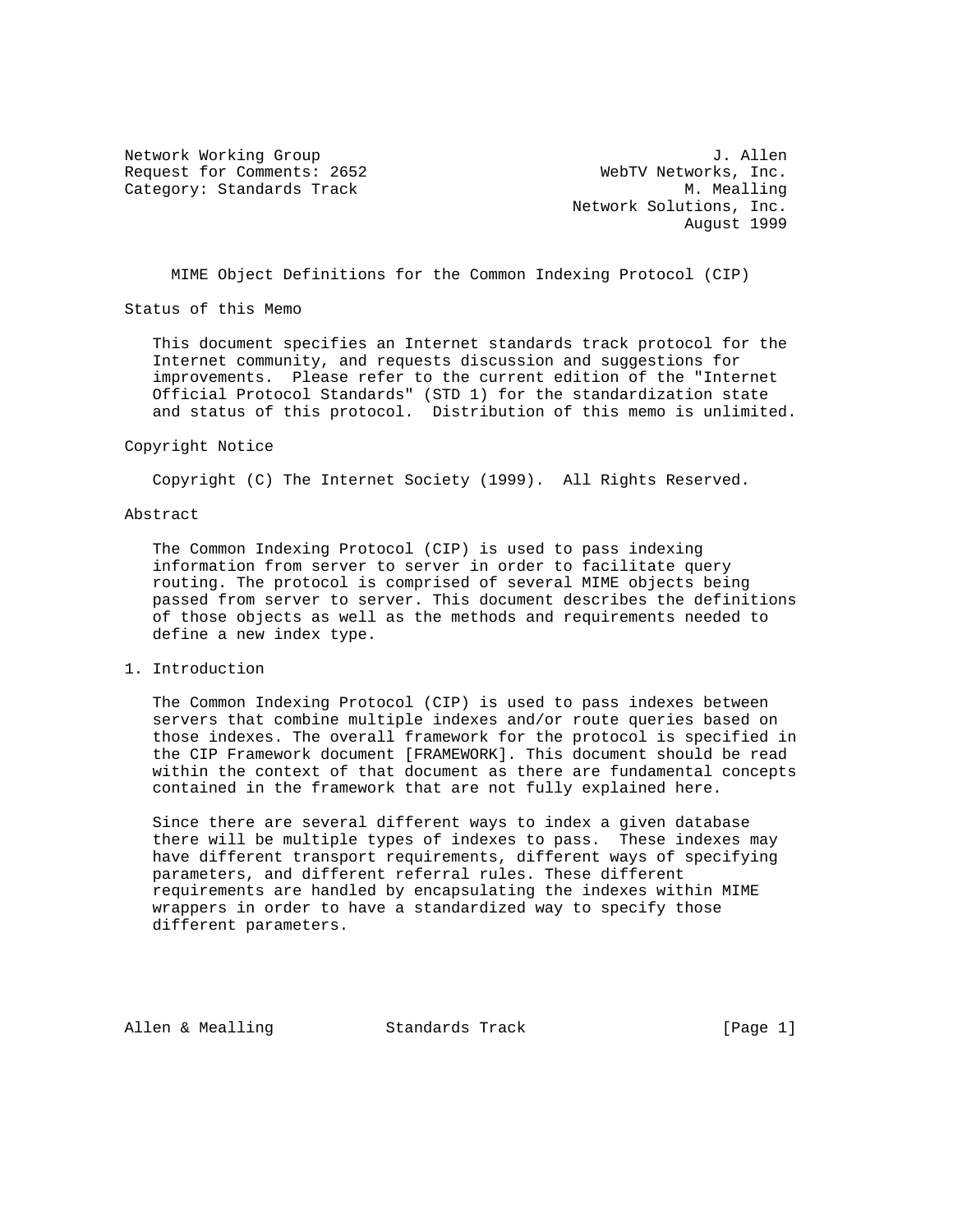Appendix A contains the actual MIME [RFC2046] registration templates sent to the IANA for registration [RFC2048].

 This document uses language like SHOULD and SHALL that have special meaning as specified in "Key words for use in RFCs to Indicate Requirement Levels" [RFC2119].

2.0 CIP Transactions

 Messages passed by CIP implementations over reliable transport mechanisms fall into three categories: requests, responses and results. All requests result in either a response or a result. A result sent in response to a request must be interpreted as a successful operation.

 Requests, responses and results are formatted as MIME [RFC2046] messages. The specific MIME types involved are defined below.

 As with all MIME objects, CIP messages may be wrapped in a security multipart package to provide authentication and privacy. The security policy with respect to all messages is implementation defined, when not explicitly discussed below. CIP implementors are strongly urged to allow server administrators maximum configurability to secure their servers against maliciously sent anonymous CIP messages. In general, operations which can permanently change the server's state in a harmful way should only take place upon receipt of a properly signed message from a trusted CIP peer or administrator. Implementors should provide appropriate auditing capabilities so that both successful and failed requests can be tracked by the server administrator.

 Since these MIME objects can and will be sent over several different protocols, body termination is specified by the transfer protocol. New protocols are encouraged to use SMTP [RFC821] style body termination.

 Finally, since MIME objects can specify their own encoding, the line-breaks contained within each body are defined by the encoding. Thus, instead of specifying them as carriage-return and/or linefeed, the identifier <linebreak> is used. Linebreaks in the headers and separating the body from the headers follow existing standards.

Allen & Mealling Standards Track [Page 2]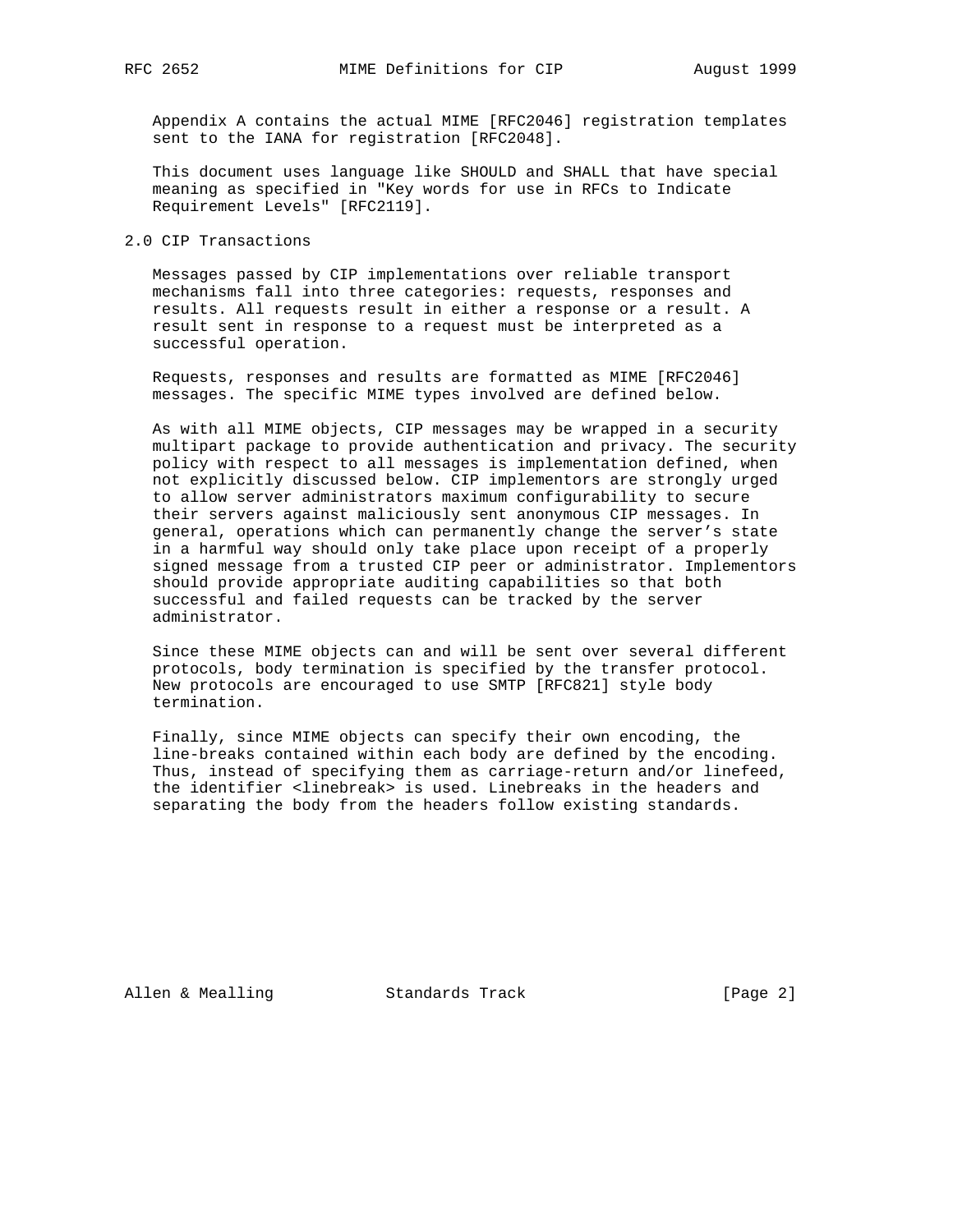# 2.1 Common syntactic definitions

 There are certain syntactic elements common to all of the CIP transactions. These include type, DSI and the Base-URI.

2.1.1 The "application/index" MIME type tree

 Due to requirements in RFC2048 concerning objects that have the same type but different syntaxes, CIP objects will use the application/index tree but include "facets" [RFC2048] which extend it as other types have done with respect to global elements and vendor specific enhancements. Thus the tree is divided up into the following branches:

 application/index.cmd.\_command\_ application/index.response application/index.obj.\_type\_ application/index.vnd.\_xxx\_

 \_command\_ is a command as specified here. It contains commands and their arguments.

 \_type\_ identifies what type of CIP index object is contained within the body. It is unique among all other reserved types. Reserved types are those previously documented by other CIP index object specifications, according to standard IETF processes.

 \_xxx\_ is an identifier specified by a vendor for use by that vendor in operations specifically to do with indexes.

 All of the above identifiers follow the rules in RFC2048 for valid MIME types. In addition commands, responses and types are limited by this document to consist of from 1 to 20 characters from the set [a  $zA-Z0-9-$ ; that is, all upper and lower case letters, all digits, and the ASCII minus character (decimal 45). Though type names may be specified case sensitively, they must be compared and otherwise processed case insensitively.

 Appendix A contains the registration template for the application/index tree.

2.1.2 DSI

 A dataset identifier is an identifier chosen from any part of the ISO/CCITT OID space. The DSI uniquely identifies a given dataset among all datasets indexed by CIP.

Allen & Mealling Standards Track [Page 3]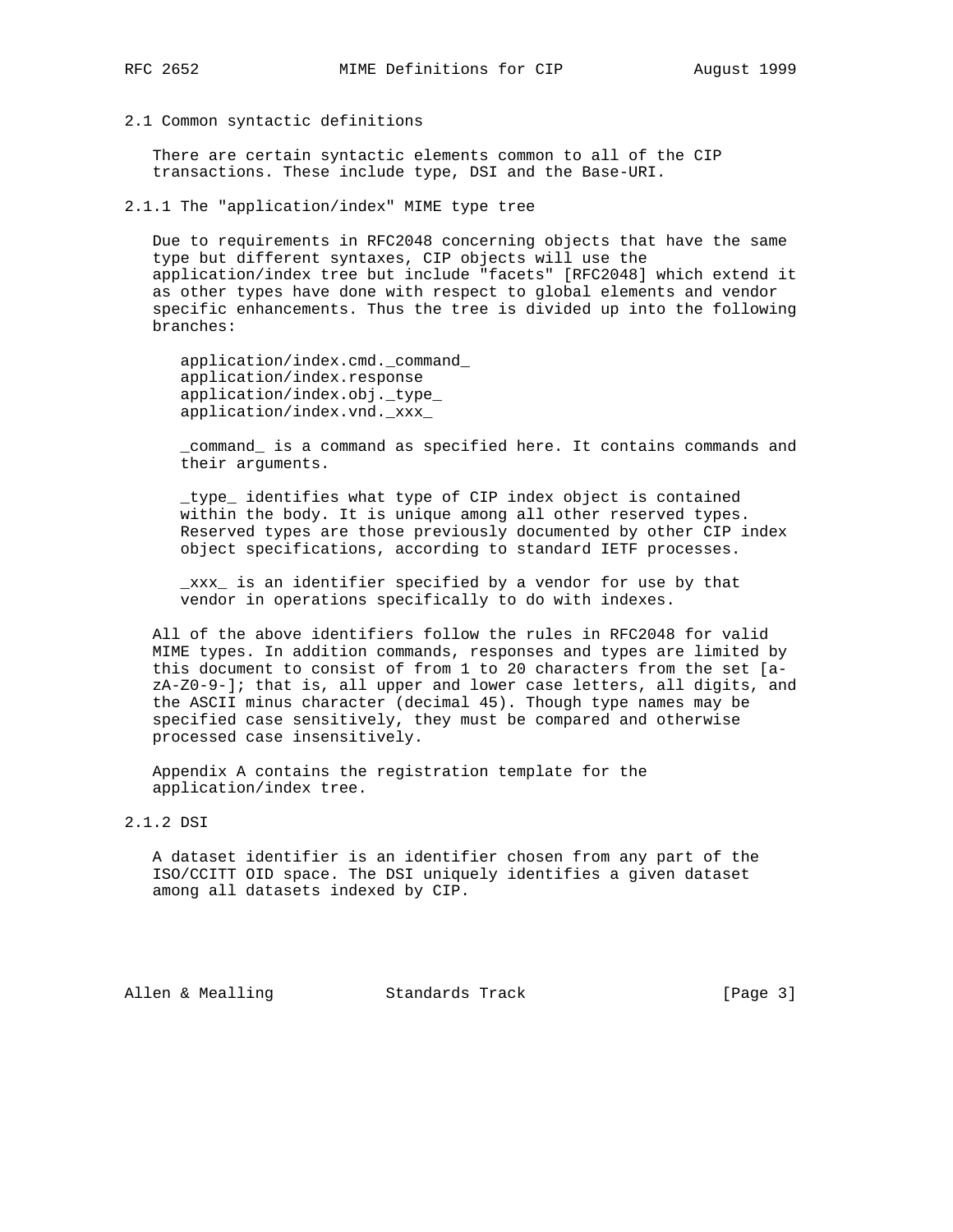As currently defined, OID's are an unbounded sequence of unbounded integers. While this creates an infinite numbering space, it presents problems for implementors dealing with machines with finite resources. To ease implementation, this document specifies an ASCII encoding of the OID, and specifies limits which make implementation easier.

 For the purposes of interchange in CIP messages, an OID must conform to the following rules:

```
dsi = integer * ( "." integer)integer = all-digits / (one-to-nine *all-digits)
 one-to-nine = "1" / "2" / "3" / "4" / "5" / "6" / "7" /
             "8" / "9"
all-digits = "0" / one-to-nine
```
 Under no circumstances shall the total length of the resulting string exceed 255 characters. OID's which cannot, due to their length, conform to these rules must not be used as CIP dataset identifiers.

 An implementation must not attempt to parse the individual integers unless it is prepared to handle arbitrary-length integers. Treating the DSI as anything other than an opaque string of US-ASCII characters is not recommended.

 Two CIP DSI's are considered to match if both conform to the above rules and every number matches.

2.1.3. Base-URI

 CIP index objects carry base-URI's to facilitate referral generation based on the index object. The base-URI parameter carries a whitespace-delimited list of URL's. URL's are defined in RFC-1738. The exact rules are as follows:

```
base-uri = genericurl *(1*whitespace genericurl )
whitespace = "<space>" (decimal 32) /
 "<tab>" (decimal 9) /
 "<cr>" (decimal 13) /
 "<lf>" (decimal 10)
    genericurl = \{ as specified in RFC-1738, section 5 \}
```
2.2 Response format

 All requests must be followed by a response code, except in the cases where a return path is unavailable.

The definition for this MIME type is:

Allen & Mealling Standards Track (Page 4)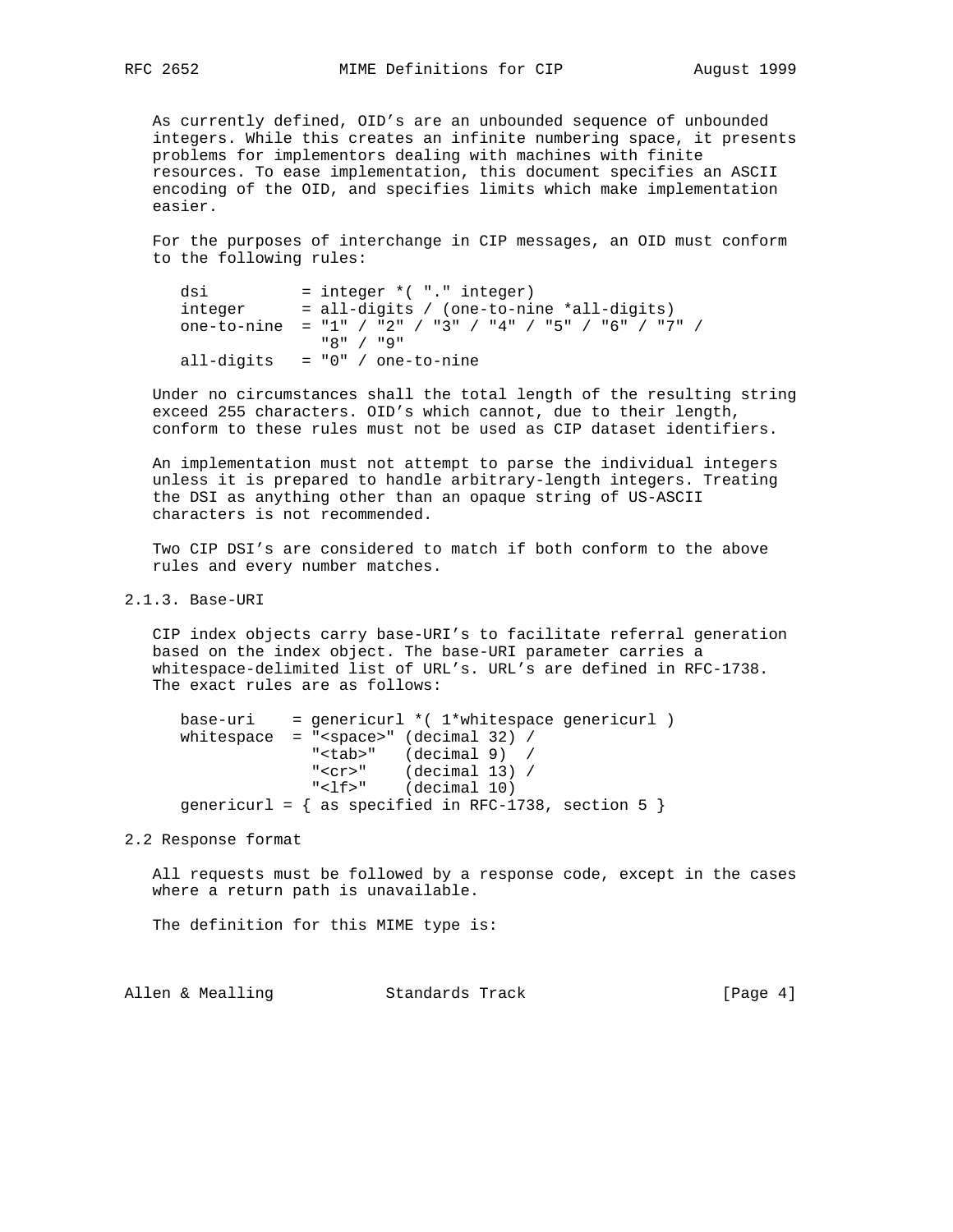MIME type name: application MIME subtype name: index.response Required parameters: code Optional parameters: charset Security considerations: (See Section 4)

 The code parameter contains a 3 digit return code that denotes the status of the last command.

 The format of the body is such that the first line is interpreted as the comment corresponding to the code. As with most response codes this comment is intended for human consumption and may not exist and must not be depended on by the protocol. Subsequent lines in the body are reserved for each response to define. In the case where the comment is not given the first must be an empty line.

```
 body = comment linebreak payload
comment = \{ any text \} linebreak = (decimal 13) (decimal 10)
payload = \{ any text \}
```
 The charset parameter has its normal MIME meaning. Below are several examples:

```
 [begin MIME]
 Content-type: application/index.response; code=220
```
 CIP Server v1.0 ready!<linebreak> [end MIME]

 [begin MIME] Content-type: application/index.response; code=500

 MIME formatting problem<linebreak> [end MIME]

```
 [begin MIME]
 Content-type: application/index.response; code=520
```
 <linebreak> [end MIME]

 While the responses described in this document do not utilize the rest of the lines in the body of a response implementors should take care to not disallow it in the future. A good example would be a message specifying that a poll request did not contain required attributes. This message might look like this:

Allen & Mealling Standards Track (Page 5)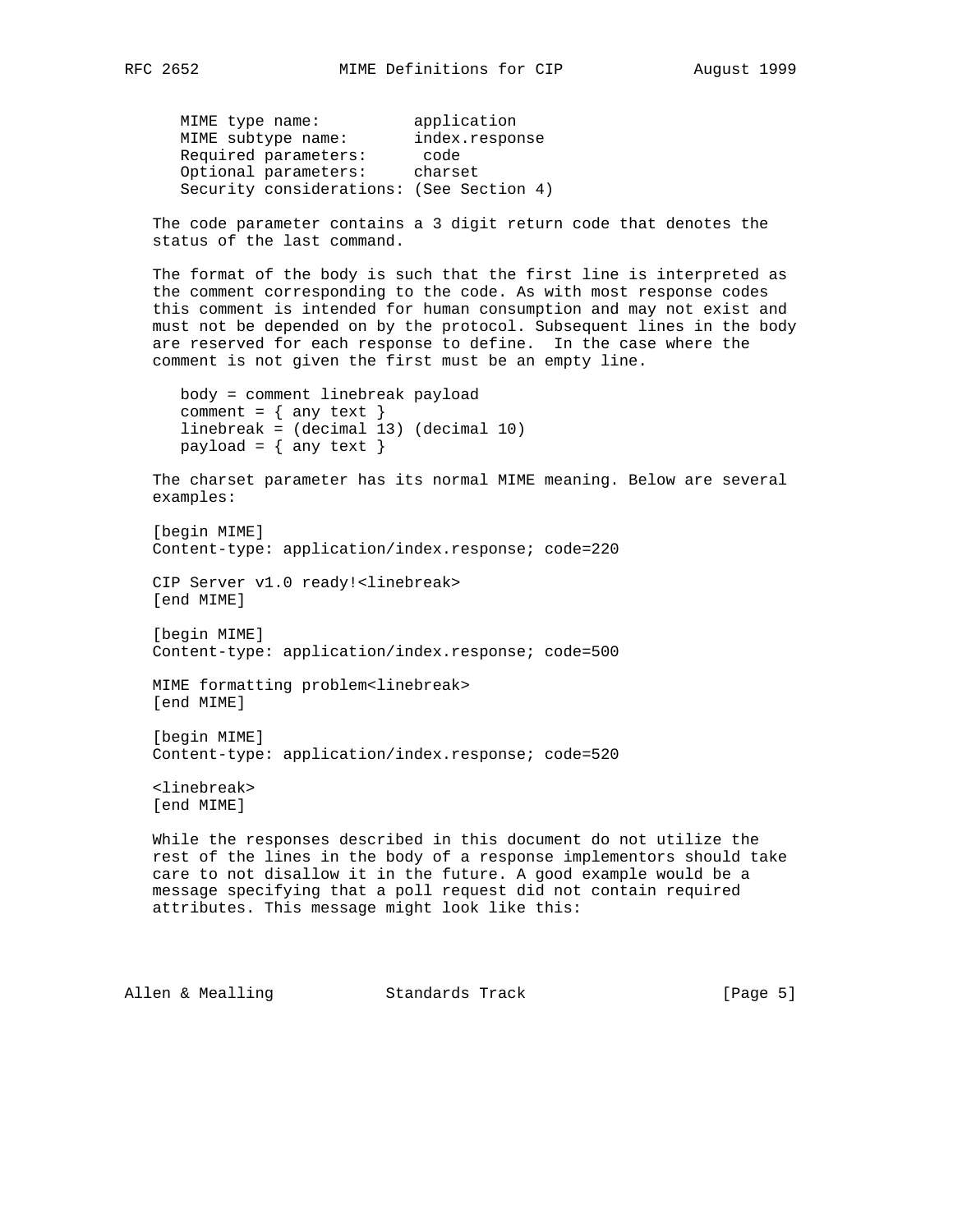[begin MIME] Content-type: application/index.response; code=502

 Request is missing required CIP attributes Missing-Attribute: attribute1 Missing-Attribute: attribute2 Missing-Attribute: attribute3 [end MIME]

 The meaning of the various digits in the response codes is discussed in RFC-821, Appendix E.

See Appendix B for a list of the valid response codes.

2.3 Command format

 A CIP command either initiates an index transfer, interrogates the state of the receiver-CIP (or the server's participation in the mesh), or changes the state of the server (or the server's place in the mesh).

 CIP commands are sent as a MIME message of type "application/index.cmd.\_command\_". The definition for this MIME type tree follows:

MIME type name: application<br>MIME subtype name: index.cmd.org MIME subtype name: index.cmd.\_command\_ Optional parameters: type, dsi Security considerations: (See Section 4)

 The format of the body is defined by each command. A general attribute/value pair orientation is preserved throughout the following specified commands. Those developing future command should attempt to maintain that orientation but are not required to do so.

 In the following sections, the server's response for each possible value for "command" is defined. Note that the parameters listed as optional above are only optional with respect to the generic MIME form. The optional parameters are only optional with respect to MIME parsing. If one or more of the parameters needed to fulfill a command is missing, a response code of 502 is returned.

 Extra optional parameters which are unrecognized must be silently ignored.

Allen & Mealling Standards Track (Page 6)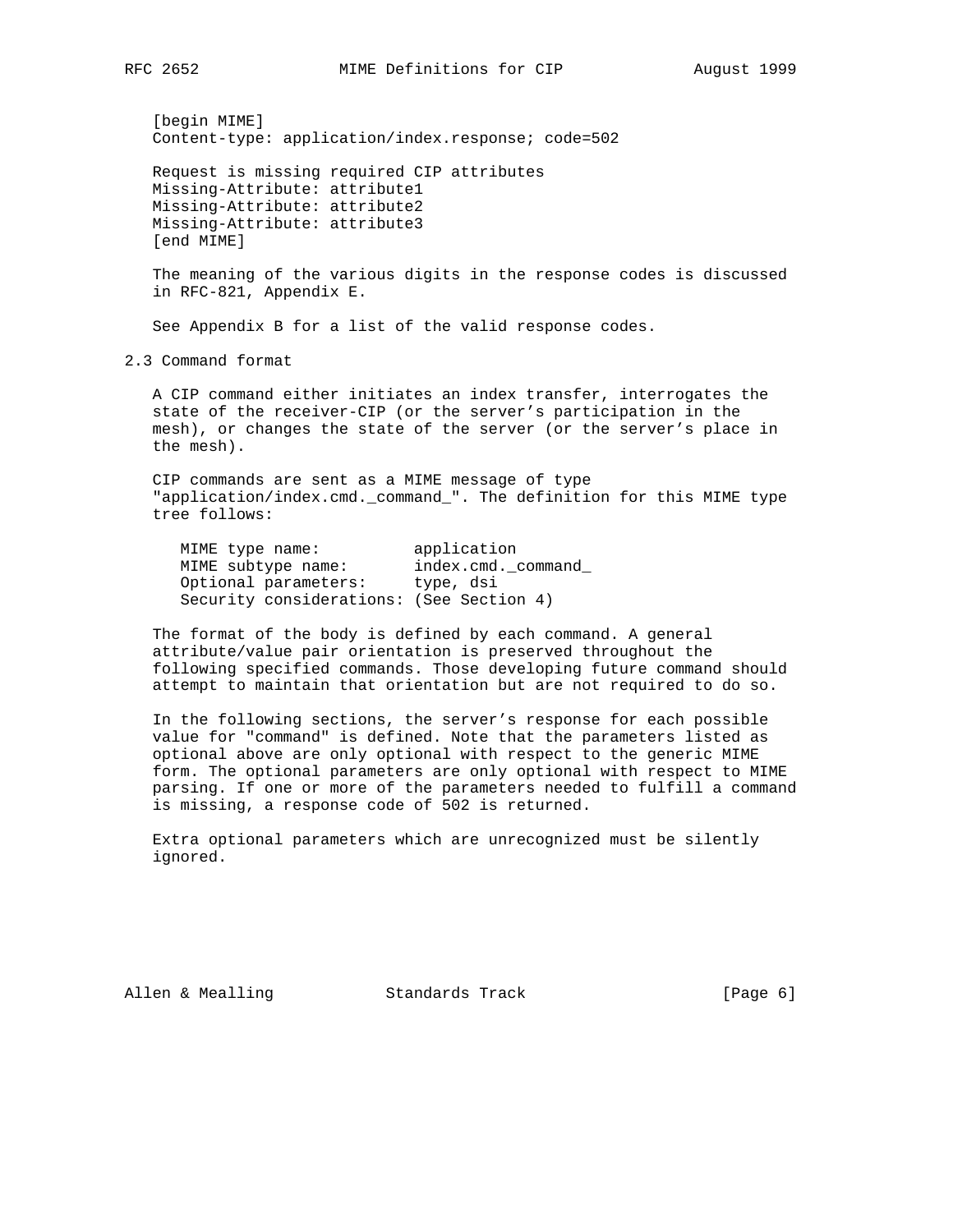2.3.1 No-operation

 Command Name: application/index.cmd.noop Required parameters: (none)

 A CIP command with the "command" parameter set to "noop" must be acknowledged with response type code 200 (command OK, no response forthcoming).

 This command must not require a signed MIME object. Implementations should accept commands which have been validly signed.

Example:

 [begin MIME] Content-type: application/index.cmd.noop

[end MIME]

 Note the lack of a body but how the <linebreak> pair is still preserved after the Content-type header.

2.3.2 Poll

 Request Name: application/index.cmd.poll Required parameters: type, dsi

 The "poll" command is used by a poller to request the transfer of an index object. It requires the following parameters:

| type: | The index object type requested          |  |  |  |
|-------|------------------------------------------|--|--|--|
| dsi:  | The dataset which the index should cover |  |  |  |

 If there are no index objects available for a given DSI, or the receiver-CIP does not support a given index object type, the receiver-CIP must respond with response code 200, (successful, no response forthcoming). Otherwise, the response code must be 201 (successful, response is forthcoming).

 The security policy for polling commands is wholly implementation defined. Implementations may be configured to accept or reject anonymous poll commands.

Example:

 [begin MIME] Content-type: application/index.cmd.poll; type="simple"; dsi= "1.3.5.7.9"

Allen & Mealling Standards Track (Page 7)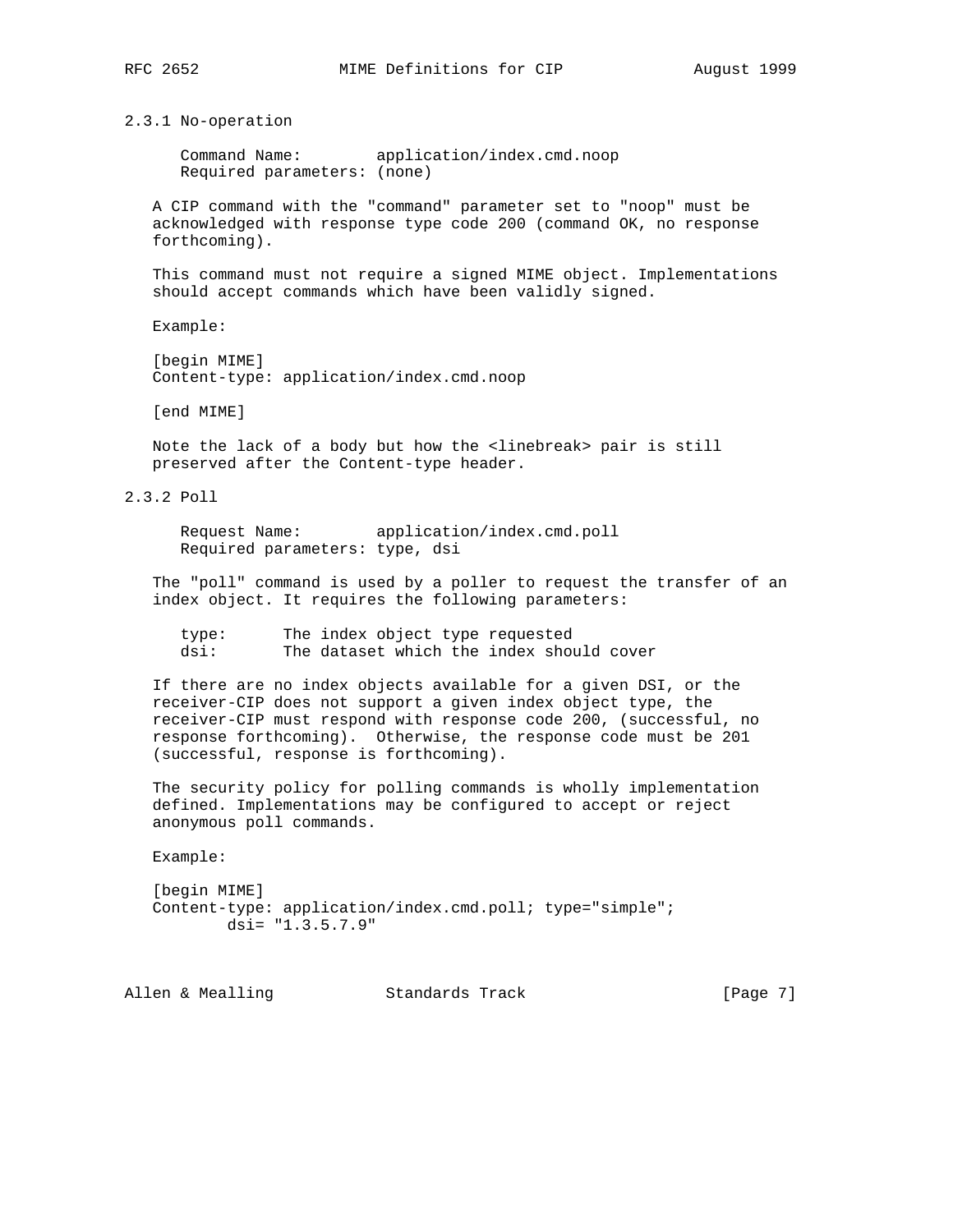Template: contact name address phone<linebreak> Start-time: Fri May 30 14:25:30 EDT 1997<linebreak> End-time: Sat May 31 14:25:30 EDT 1997<linebreak> [end MIME]

#### 2.3.3 DataChanged

 Request Name: application/index.cmd.datachanged Required parameters: type, dsi

 The "datachanged" command is used by a pollee to notify a poller that the data within an index has changed. It requires the following parameters:

 type: The index object type requested dsi: The dataset which the index should cover

 If there are no index objects available for a given DSI, or the receiver-CIP does not support a given index object type, the receiver-CIP must respond with response code 200, (successful, no response forthcoming). Otherwise, the response code must be 201 (successful, response is forthcoming).

 The body of a DataChanged command is formatted as a simple set of attribute value pairs following the rules of RFC822. The actual attributes and values allowed are defined by the index type specification.

 The security policy for DataChanged commands is wholly implementation defined. Implementations may be configured to accept or reject anonymous DataChanged commands.

Example:

 [begin MIME] Content-type: application/index.cmd.datachanged; type="simple"; dsi= "1.3.5.7.9"<linebreak>

 Time-of-latest-change: Fri May 30 14:25:30 EDT 1997<linebreak> Time-of-message-generation: Fri May 30 14:25:30 EDT 1997<linebreak> Host-Name: cip.rwhois.net<linebreak> Host-Port: 4322<linebreak> Protocol: RWhois2.0<linebreak> [end MIME]

Allen & Mealling Standards Track (Page 8)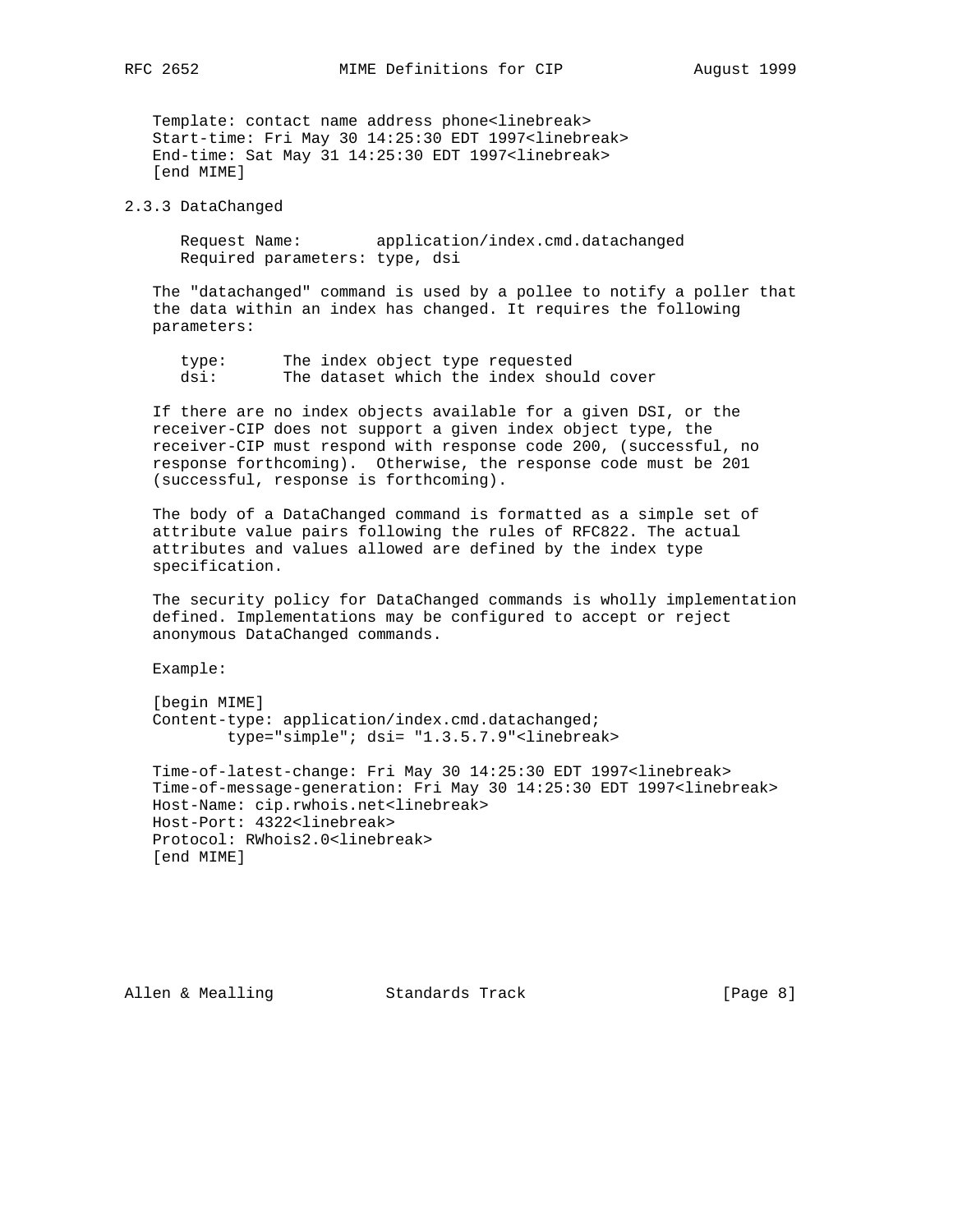#### 2.3.4 Additional Requests

 The requests specified above are those required to implement a simple mesh. It is expected that other requests will be developed to handle issues of mesh-management and statistics gathering requests. At this point this is an area of additional work. Specifically more work is needed in the area of mesh management as meshes will tend to be organized around the characteristics of their index type.

# 2.4. Index Object format

 In reply to the "poll" command, a server may choose to send one or more index objects. Regardless of the number of index objects returned, the response must take the form of a MIME multipart/mixed message. Each part must itself be a MIME object of type "application/index.obj.\_type\_". The definition for this type follows:

| MIME type name: |                                          |      | application      |
|-----------------|------------------------------------------|------|------------------|
|                 | MIME subtype name:                       |      | index.obj._type_ |
|                 | Required parameters:                     |      | dsi, base-uri    |
|                 | Optional parameters:                     | none |                  |
|                 | Security considerations: (See Section 4) |      |                  |

 As previously described, each index object is of a particular type. This type is specified in the MIME subtype name since some types may have a different syntax.

The required parameters are to be used as follows:

- DSI: The DSI is a string which globally uniquely identifies the dataset from which the index was created.
- base-URI: One or more URI's will form the base of any referrals created based upon this index object.
- 3. Index Type Definition Requirements

 Because of the need for application domain specific indices, CIP index objects are abstract; they must be defined by a separate specification. The basic protocols for moving index objects are widely applicable, but the specific design of the index, and the structure of the mesh of servers which pass a particular type of index is dependent on the application domain. While companion documents will describe index objects, there is a set of base requirements and questions those documents must address. This is to ensure that the base assumptions that the CIP protocol makes about its indexes are actually expressible within the index.

Allen & Mealling Standards Track (Page 9)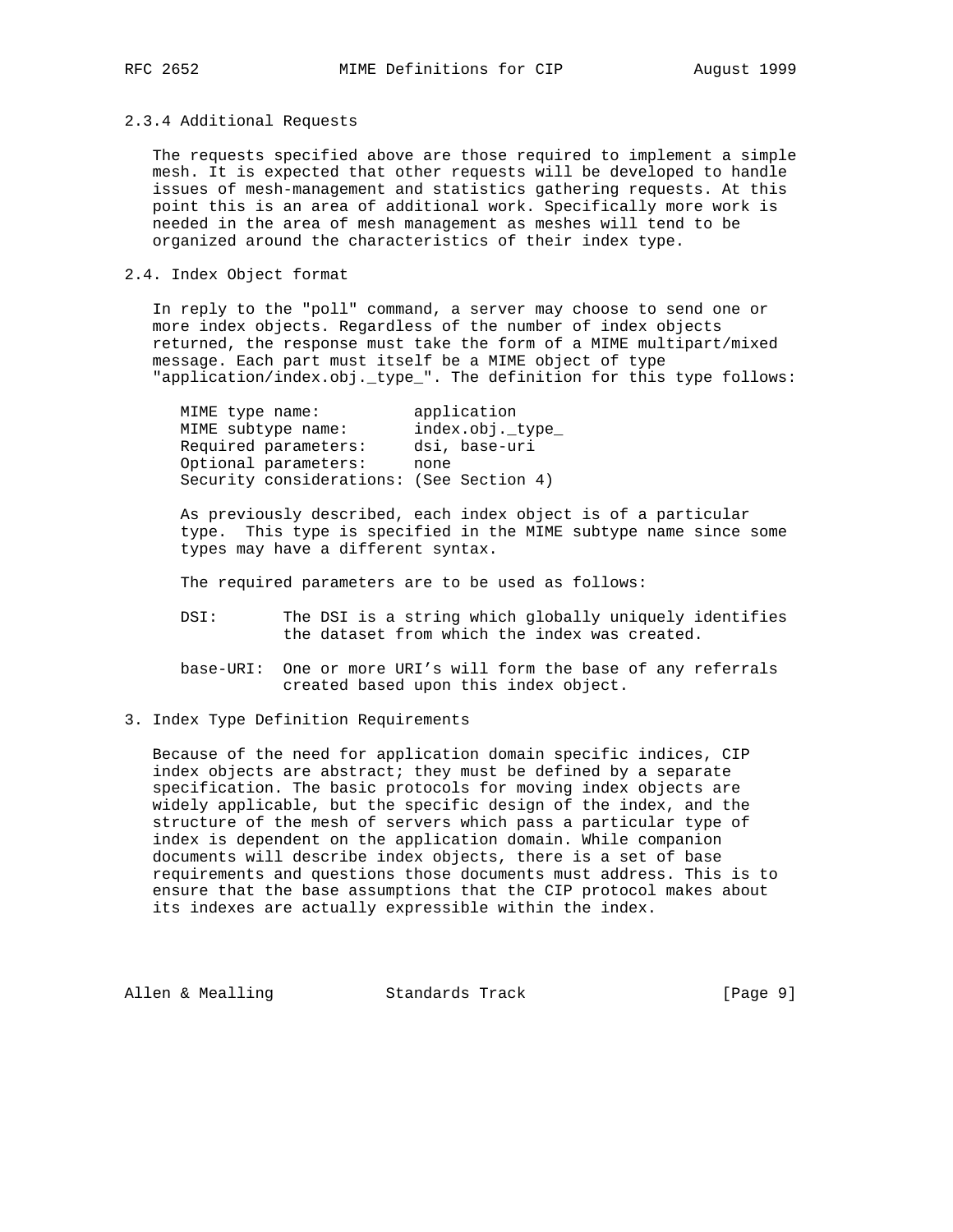Since each type is a MIME type all its own, registration of new types follows the standard registration policies specified in RFC2048.

3.1 Type specific requests

 Any index type definition must address the type specific bodies of the Poll and DataChanged requests. All parameters included in the body must be specified.

- 3.2 The index.obj parameters
- 3.2.1 Type

See the above definitions for allowed values for type.

 A new name must be assigned when any changes to the document describing the index object type are not completely backwards compatible.

# 3.2.2 DSI

 Another attribute is the "DSI", or Dataset Identifier, which uniquely identifies the dataset from which the index was created. The index specification should define the policies for how the DSI is generated. This includes the concept of what a data-set means for the given index.

# 3.2.3. Base-URI

 An attribute of the index object which is crucial for generating referrals is the "Base-URI". The URI (or URI's) contained in this attribute form the basis of any referrals generated based on this index block. The URI is also used as input during the index aggregation process to constrain the possible types of aggregation. This use of the Base-URI is used to deal with meshes that support multiple protocols.

 Thus, an index specification should define how the Base-URI applies to the underlying index and how it is changed during the aggregation process.

Allen & Mealling Standards Track [Page 10]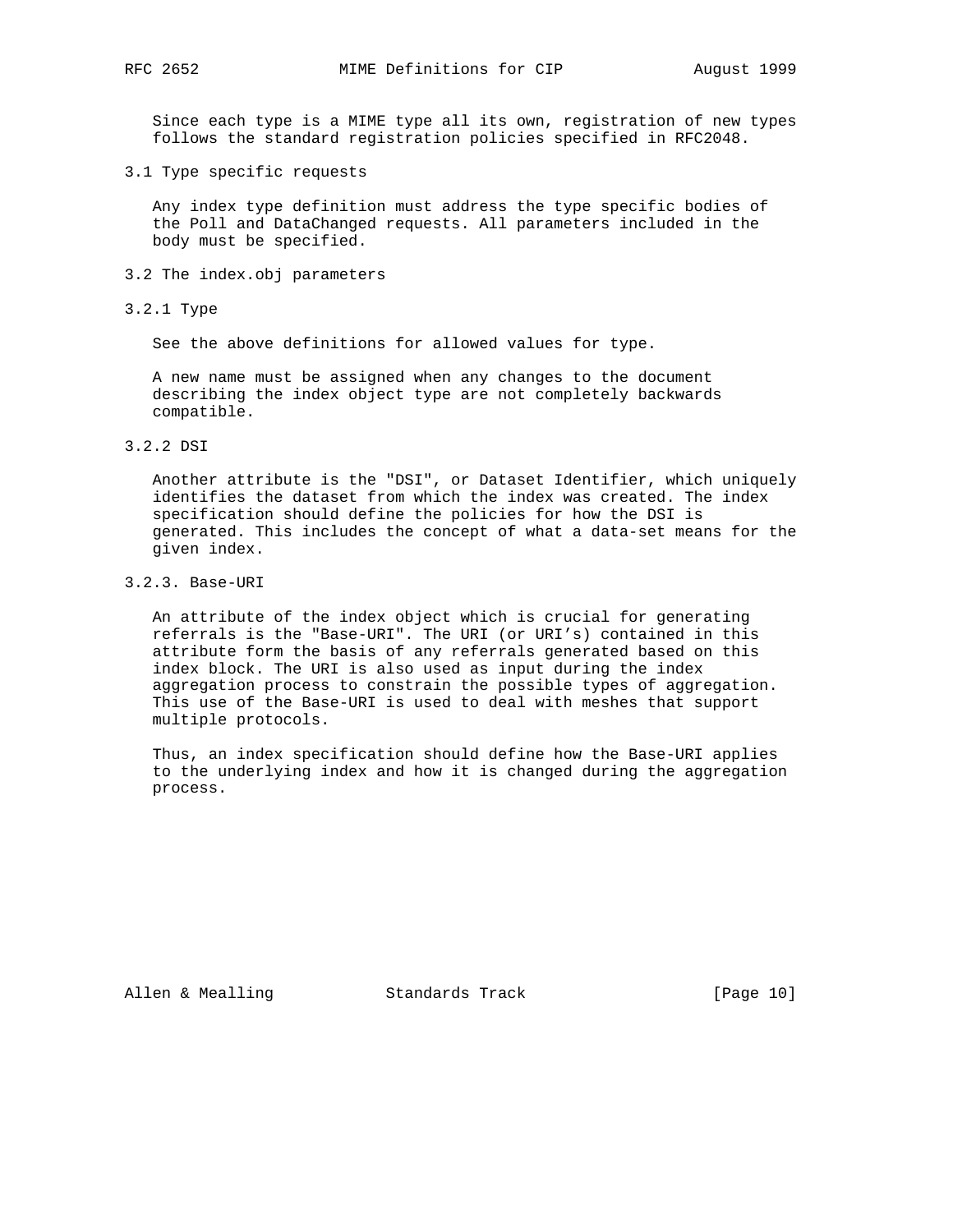#### 3.3 Aggregation

 All index object specifications must address the issue of aggregation. This is the method by which an index server takes two or more indexes and combines them into one index to be passed on. It is not required that a given index-type aggregate. If it does not it must explicitly address the reasons why and what affect that has on scalability.

 If a given index does aggregate, the algorithm for that aggregation must be given. It must also address how that algorithm affects mesh organization and scalability.

 Index object document authors should remember that any kind of aggregation should be performed without compromising the ability to correctly route queries while avoiding excessive numbers of missed results. The acceptable likelihood of false negatives must be established on a per-application-domain basis, and is controlled by the granularity of the index and the aggregation rules defined for it by the particular specification.

 Nothing in these documents specifically disallows aggregation rules that deal with different index object types. This type of heterogeneous mesh is difficult to formulate at best and thus is not covered by these documents. If document authors wish to attempt such a mesh they should be aware that it is considered an ill understood concept that contains many pitfalls for the mesh builder.

# 3.4 Referral Generation Semantics

 Since the method by which a client navigates the mesh is by referrals, the document must address how a given access protocol generates a referral from the index. Authors should pay particular attention to the case where an index is accessed by different protocols and the interaction between them. For example, an index that supports referrals being generated for both RWhois and LDAP must understand that one uses a Distinguished Name while the other doesn't. The impacts of these differences on the referral should be clear.

# 3.5 Matching Semantics

 In order to generate a referral the decision of whether or not to do so must be handled by the access protocol. The semantics surrounding this decision have a large impact on the efficiency of searches as well as the requirements on aggregation. Thus, index specification authors must be very clear about how a match is determined.

Allen & Mealling Standards Track [Page 11]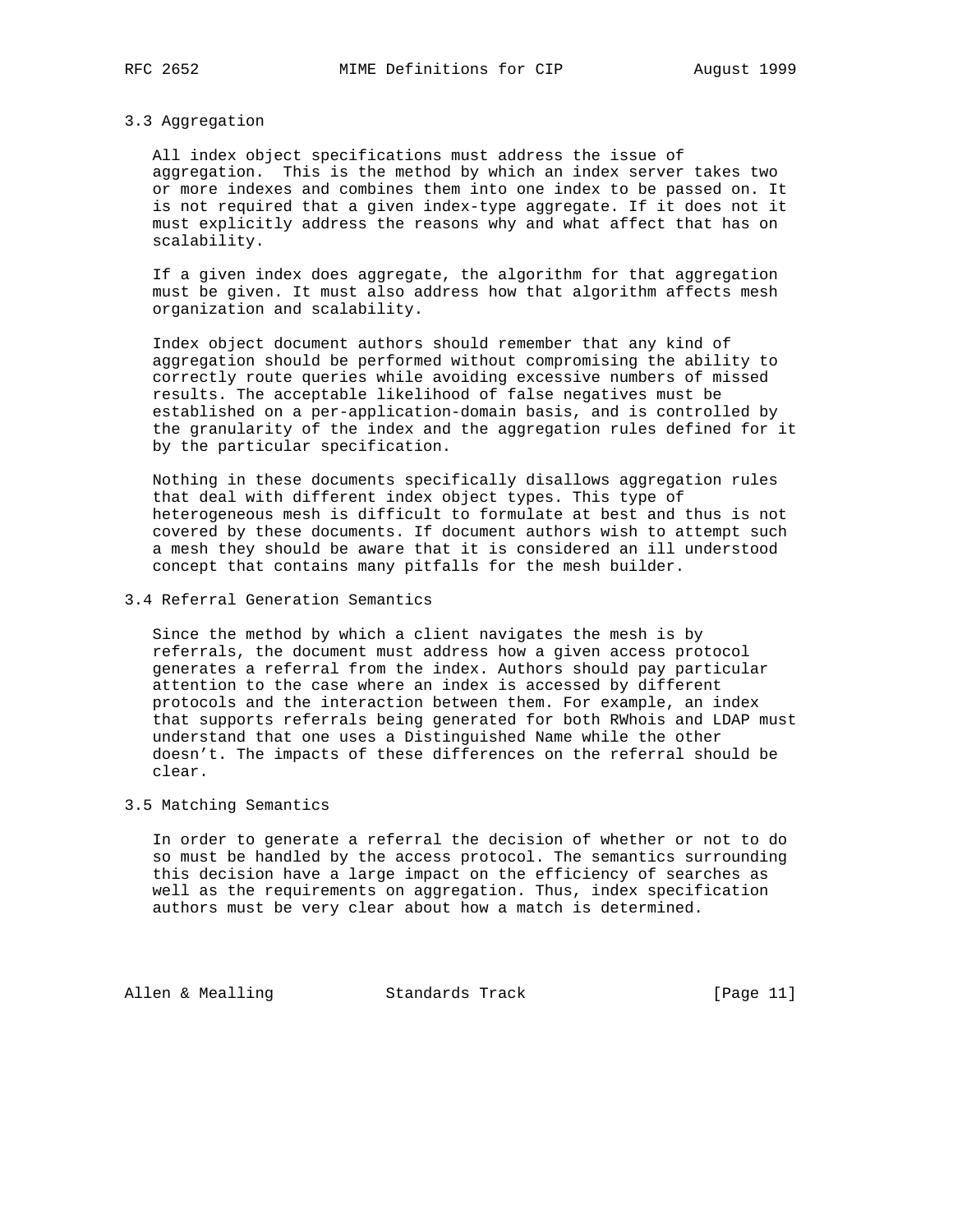#### 3.6 Security Considerations

 As is customary with Internet protocol documentation, a brief review of security implications of the proposed object must be included. This section may need to do little more than echo the considerations expressed in this document's Security Considerations section.

#### 3.7 Optional Coverage

 Because indexing algorithms, stop-lists, and data reduction technologies are considered by some index object designers to be proprietary, it is not necessary to discuss the process used to derive indexing information from a body of source material. When proprietary indexing technologies are used in a public mesh, all CIP servers in the mesh should be able to parse the index object (and perform aggregation operations, if necessary), though not all of them need to be able to create these proprietary indices from source data.

 Thus, index object designers may choose to remain silent on the algorithms used for the generation of indices, as long as they adequately document how to participate in a mesh of servers passing these proprietary indices.

 Designers should also seriously consider including useful examples of source data, the generated index, and the expected results from example matches. When the aggregation algorithm is complex, it is recommended that a table showing two indices and the resultant aggregate index be included.

#### 4. Security Considerations

 Security considerations come into play in at least the following two scenarios. Indexing information can leak undesirable amounts of proprietary information, unless carefully controlled. At a more fundamental level, the CIP protocol itself requires external security services to operate in a safe manner. Both topics are covered below.

#### 4.1 Secure Indexing

 CIP is designed to index all kinds of data. Some of this data might be considered valuable, proprietary, or even highly sensitive by the data maintainer. Take, for example, a human resources database. Certain bits of data, in moderation, can be very helpful for a company to make public. However, the database in its entirety is a very valuable asset, which the company must protect. Much experience has been gained in the directory service community over the years as to how best to walk this fine line between completely revealing the database and making useful pieces of it available.

Allen & Mealling Standards Track [Page 12]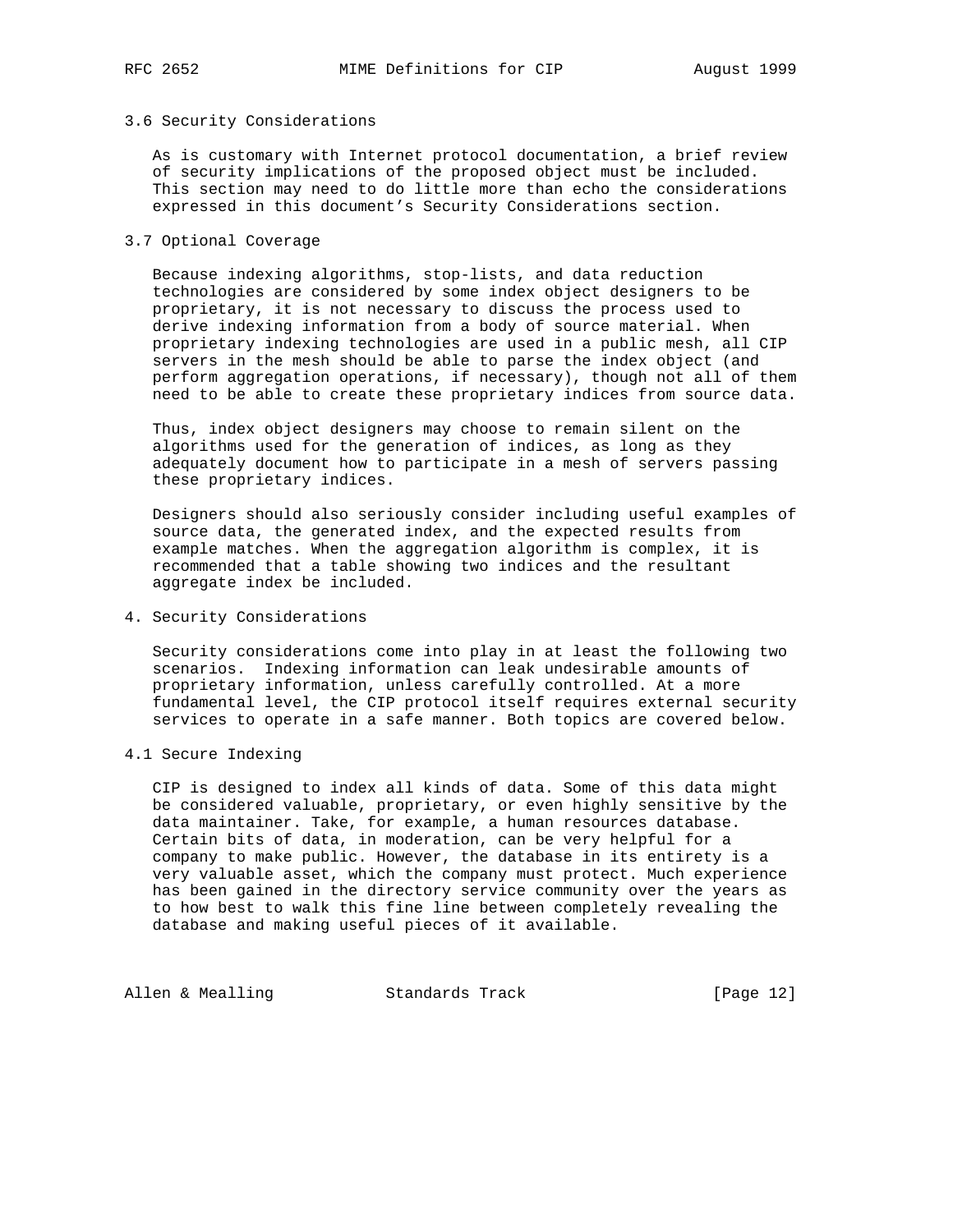Another example where security becomes a problem is for a data publisher who would like to participate in a CIP mesh. The data that publisher creates and manages is the prime asset of the company. There is a financial incentive to participate in a CIP mesh, since exporting indices of the data will make it more likely that people will search your database. (Making profit off of the search activity is left as an exercise to the entrepreneur.) Once again, the index must be designed carefully to protect the database while providing a useful synopsis of the data.

 One of the basic premises of CIP is that data providers will be willing to provide indices of their data to peer indexing servers. Unless they are carefully constructed, these indices could constitute a threat to the security of the database. Thus, security of the data must be a prime consideration when developing a new index object type. The risk of reverse engineering a database based only on the index exported from it must be kept to a level consistent with the value of the data and the need for fine-grained indexing.

 Since CIP is encoded as MIME objects, MIME security solutions should be used whenever possible. Specifically when dealing with security between index servers.

#### 4.2 Protocol Security

 CIP protocol exchanges, taking the form of MIME messages, can be secured using any technology available for securing MIME objects. In particular, use of RFC-1847's Security Multiparts are recommended. A solid application of RFC-1847 using widely available encryption software is PGP/MIME, RFC-2016. Implementors are encouraged to support PGP/MIME, as it is the first viable application of the MIME Security Multiparts architecture. As other technologies become available, they may be incorporated into the CIP mesh.

 If an incoming request does not have a valid signature, it must be considered anonymous for the purposes of access control. Servers may choose to allow certain requests from anonymous peers, especially when the request cannot cause permanent damage to the local server. In particular, answering anonymous poll requests encourages index builders to poll a server, making the server's resources better known.

 The explicit security policy with respect to incoming requests is outside the scope of this specification. Implementors are free to accept or reject any request based on the security attributes of the incoming message. When a request is rejected due to authentication reasons, a response code from the 530 series must be issued.

Allen & Mealling Standards Track [Page 13]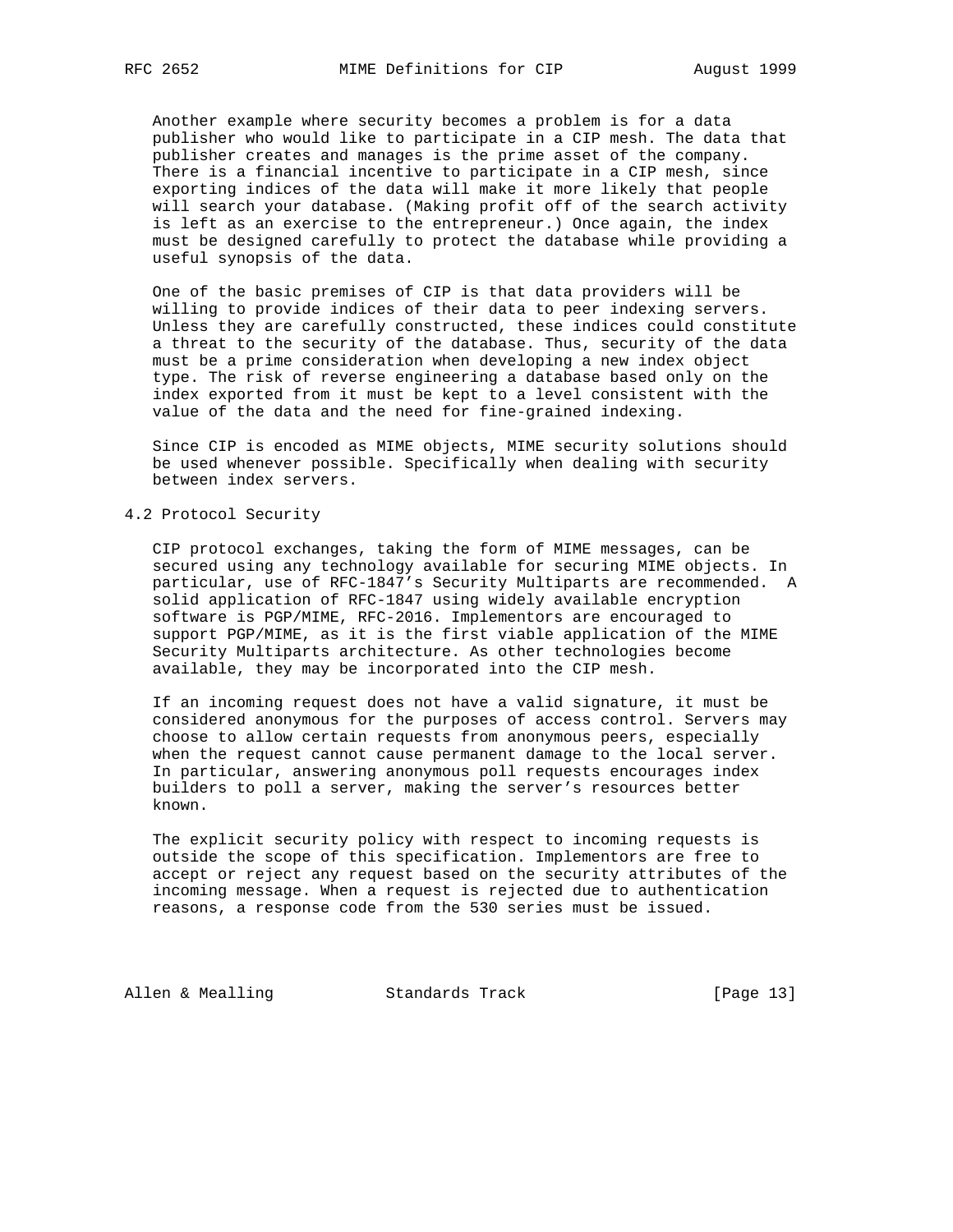Acknowledgments

 Thanks to the many helpful members of the FIND working group for discussions leading to this specification.

 Specific acknowledgment is given to Jeff Allen formerly of Bunyip Information Systems. His original version of these documents helped enormously in crystallizing the debate and consensus. Most of the actual text in this document was originally authored by Jeff.

Authors' Addresses

 Jeff R. Allen 246 Hawthorne St. Palo Alto, CA 94301

EMail: jeff.allen@acm.org

 Michael Mealling Network Solutions, Inc. 505 Huntmar Park Drive Herndon, VA 22070

 Phone: +1-703-742-0400 EMail: michael.mealling@RWhois.net

References

|           | [FRAMEWORK] Allen, J. and M. Mealling, "The Architecture of the<br>Common Indexing Protocol (CIP)", RFC 2651, August 1999.       |
|-----------|----------------------------------------------------------------------------------------------------------------------------------|
| [RFC2046] | Freed, N. and N. Borenstein, "Multipurpose Internet Mail<br>Extensions (MIME) Part Two: Media Types", RFC 2046,<br>January 1996. |

- [RFC2048] Freed, N., Klensin, J. and J. Postel, "Multipurpose Internet Mail Extensions (MIME) Part Four: MIME Registration Procedures", RFC 2048, January 1996.
- [RFC2119] Bradner, S., "Key words for use in RFCs to Indicate Requirement Levels", BCP 14, RFC 2119, March 1997.
- [RFC821] Postel, J., "Simple Mail Transfer Protocol", STD 10, RFC 821, August 1992.

Allen & Mealling Standards Track [Page 14]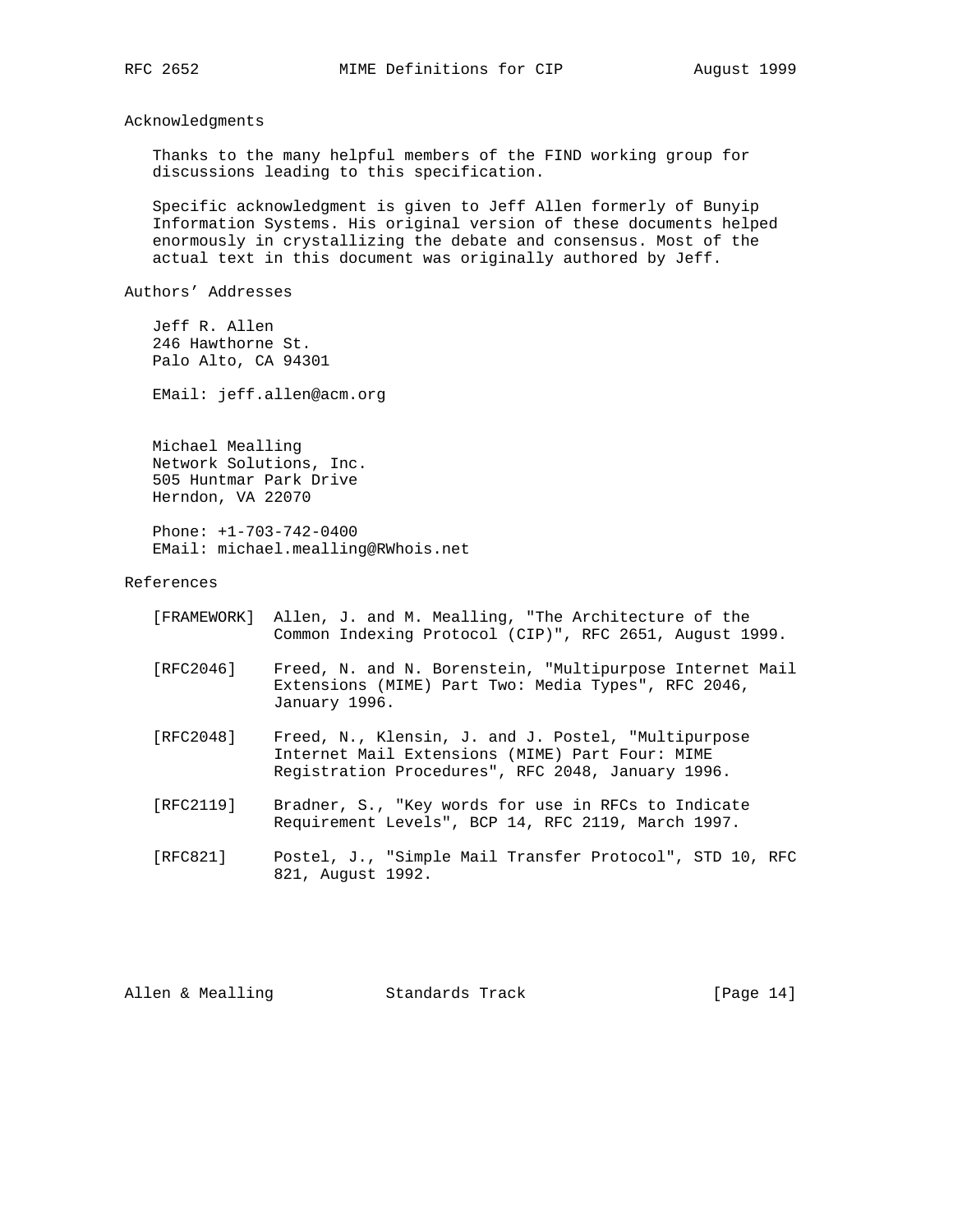Appendix A: Media Type Registration Templates

The following templates have been registered with the IANA:

Index tree

 To: ietf-types@iana.org Subject: Registration of MIME media type tree application/index

MIME media type name: application

MIME subtype name: index

Required parameters: none

Optional parameters: none

Encoding considerations: none

Security considerations:

 Security considerations come into play in at least the following two scenarios. Indexing information can leak undesirable amounts of proprietary information, unless carefully controlled. At a more fundamental level, the CIP protocol itself requires external security services to operate in a safe manner. Both topics are covered below.

Interoperability considerations:

```
 Published specification:
```
RFC 2652

Applications which use this media type:

 This media type is used to contain information about indices and how they inter-operate to form meshes of index servers.

Additional information:

 This media type is not a standalone type. It is the top level of a tree similar to the vnd or prs trees specified in Section 2.1 of RFC2048. There are four specified branches to this tree: application/index.cmd application/index.response application/index.obj application/index.vnd

Allen & Mealling Standards Track [Page 15]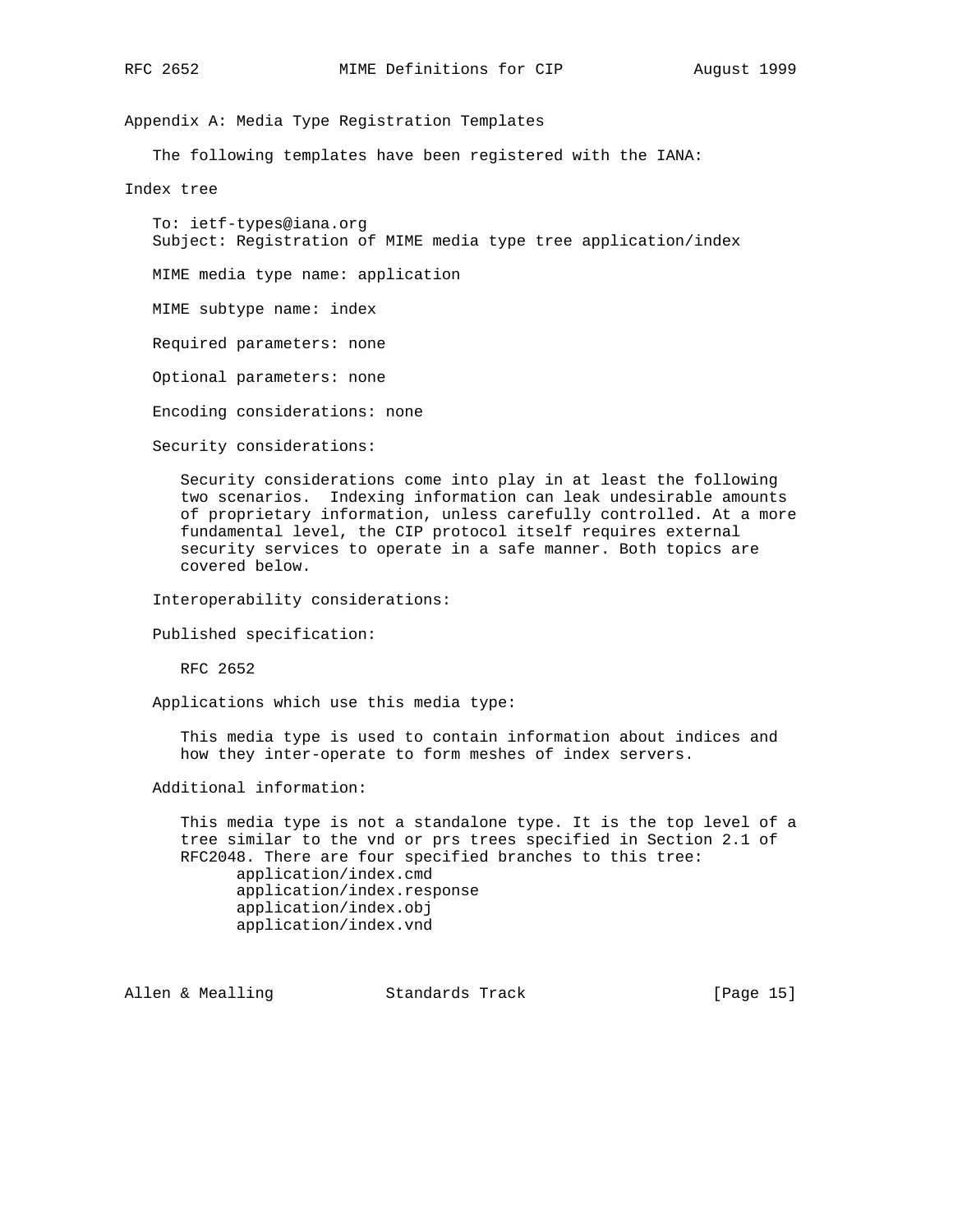Each of these branches is a tree in its own right with types registered below them. See those registrations for more information on the types allowed below those branches.

Person & email address to contact for further information:

Intended usage: LIMITED USE

Author/Change controller:

Command tree

 To: ietf-types@iana.org Subject: Registration of MIME media type application/index.cmd

MIME media type name: application

MIME subtype name: index.cmd

Required parameters: none

Optional parameters: none

Encoding considerations: none

Security considerations:

 Security considerations come into play in at least the following two scenarios. Indexing information can leak undesirable amounts of proprietary information, unless carefully controlled. At a more fundamental level, the CIP protocol itself requires external security services to operate in a safe manner. Both topics are covered below.

Interoperability considerations:

Implementors should handle unknown commands gracefully.

Published specification:

RFC 2652

Allen & Mealling Standards Track [Page 16]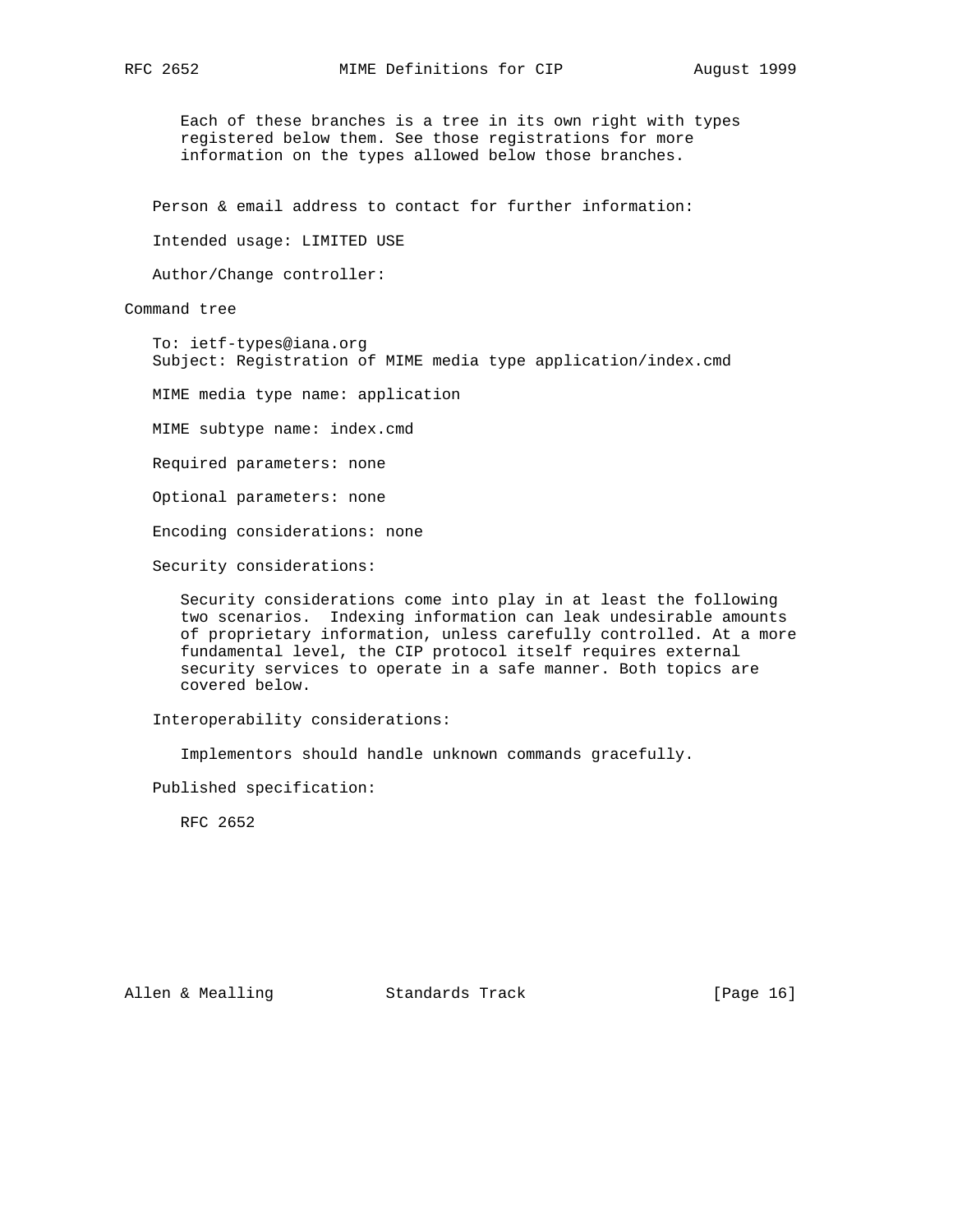Applications which use this media type:

 This media type is the top of a tree of media types that express commands between hosts that exchange indices for the purpose of routing referrals.

Additional information:

 This media type is not a standalone type. It is the top of a tree similar to the vnd and prs trees specified in Section 2.1 of RFC2048. Types registered within this tree are limited to being commands as specified in the document(s) referenced in the "Published specifications" section.

Person & email address to contact for further information:

Intended usage: LIMITED USE

Author/Change controller:

Response tree

 To: ietf-types@iana.org Subject: Registration of MIME media type application/index.response

MIME media type name: application

MIME subtype name: index.response

Required parameters: code

Optional parameters: none

Encoding considerations: none

Security considerations:

 Security considerations come into play in at least the following two scenarios. Indexing information can leak undesirable amounts of proprietary information, unless carefully controlled. At a more fundamental level, the CIP protocol itself requires external security services to operate in a safe manner. Both topics are covered below.

Interoperability considerations:

Implementors should handle unknown responses gracefully.

Allen & Mealling Standards Track [Page 17]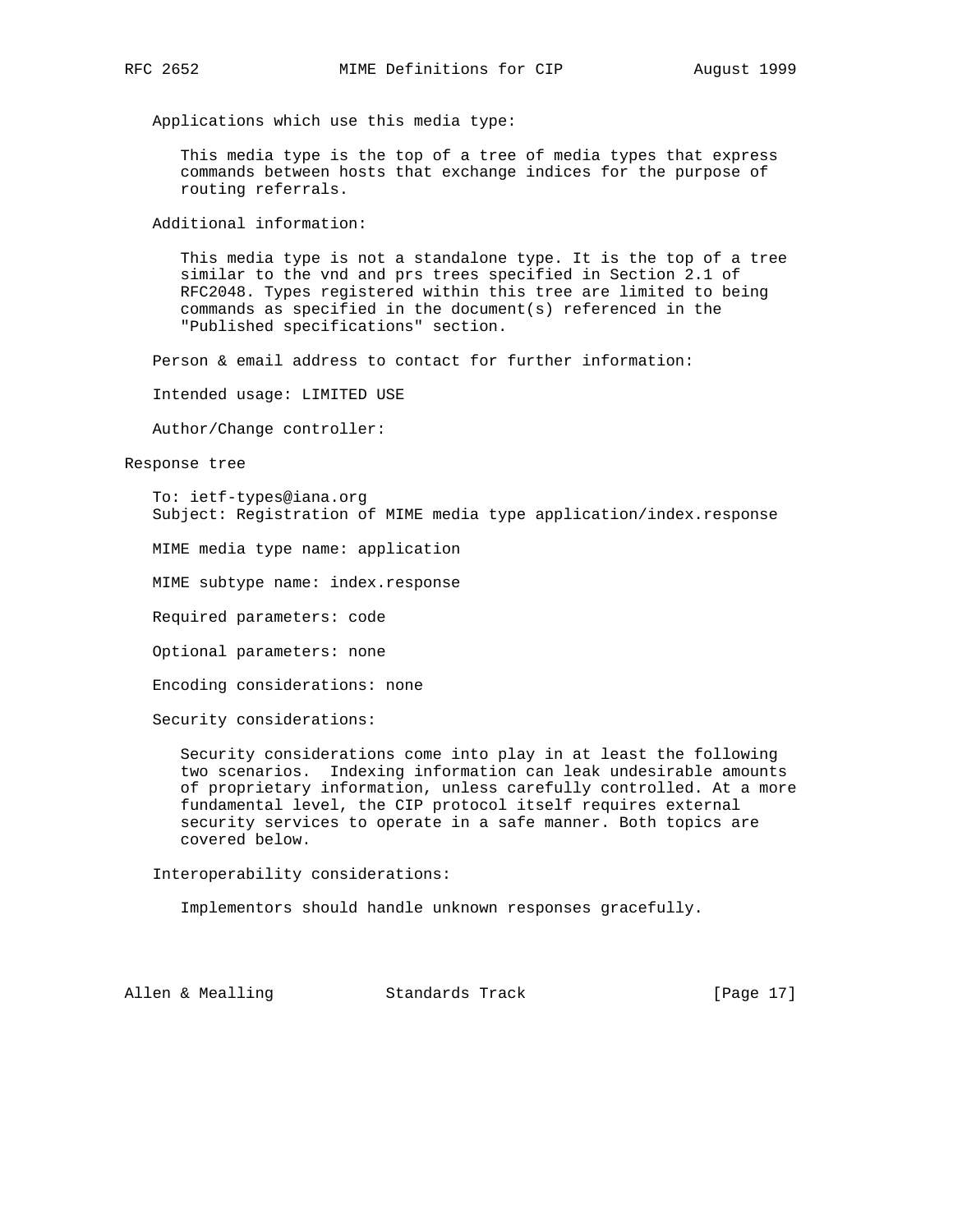Published specification:

RFC 2652

Applications which use this media type:

 This media type is used to encode responses to CIP commands passed between hosts that exchange indices for the purpose of routing referrals.

Additional information:

 This media type \_is\_ a standalone type. The code parameter contains the specific response code as specified by Appendix B of the specification document.

Person & email address to contact for further information:

Intended usage: LIMITED USE

Author/Change controller:

Index Object tree

 To: ietf-types@iana.org Subject: Registration of MIME media type application/index.obj

MIME media type name: application

MIME subtype name: index.obj

Required parameters: type, dsi, base-uri

Optional parameters: none

Encoding considerations: none

Security considerations:

 Security considerations come into play in at least the following two scenarios. Indexing information can leak undesirable amounts of proprietary information, unless carefully controlled. At a more fundamental level, the CIP protocol itself requires external security services to operate in a safe manner. Both topics are covered below.

Allen & Mealling Standards Track [Page 18]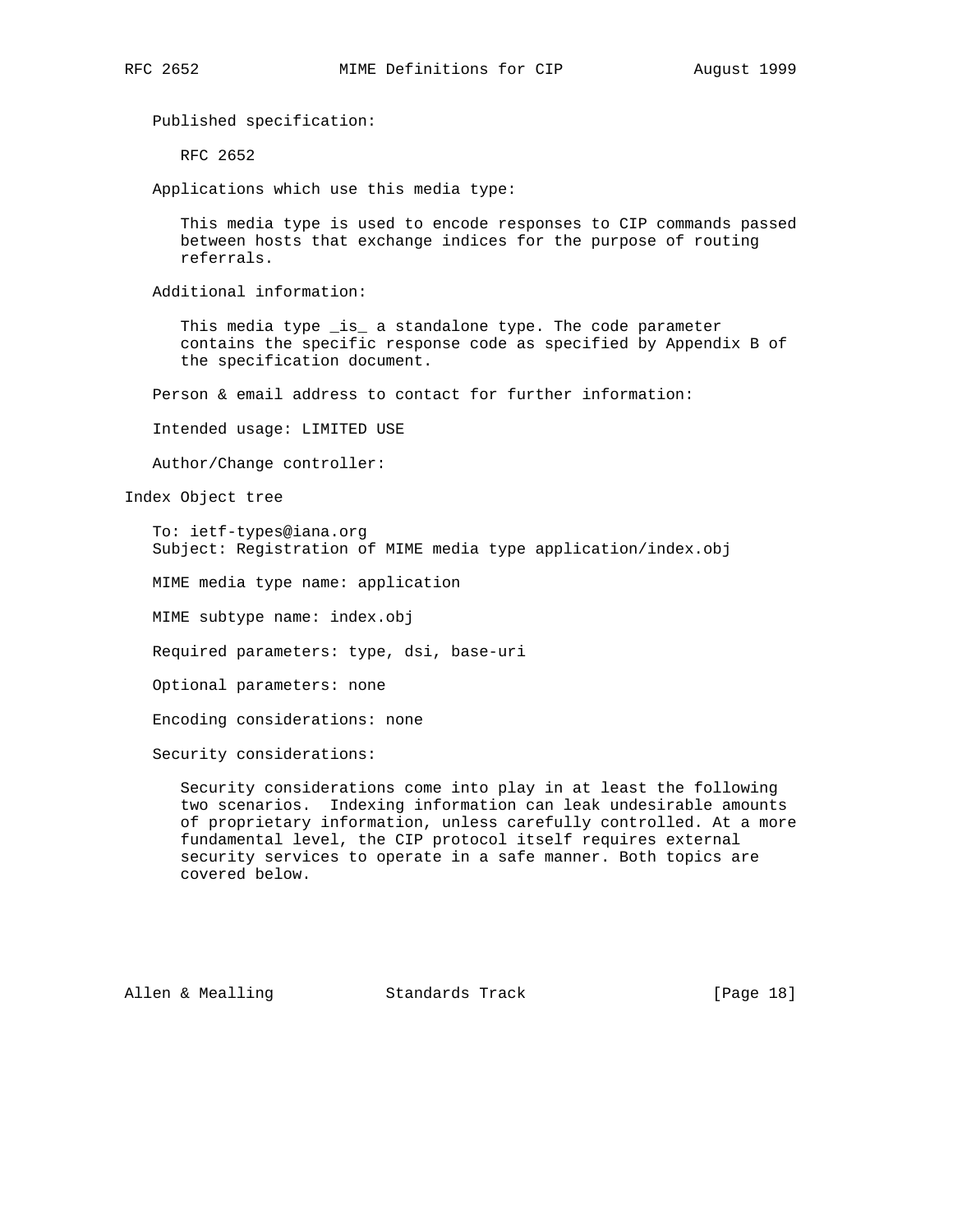Interoperability considerations:

 Implementors should handle unknown index objects according to rules specified in the published specification.

Published specification:

RFC 2652

Applications which use this media type:

 This media type is the top of a tree of media types that express indexes that are exchanged between hosts that operate within a referral mesh.

Additional information:

 This media type is not a standalone type. It is the top of a tree similar to the vnd and prs trees specified in Section 2.1 of RFC2048. Types registered within this tree are limited to being representations of indexes that contain some summary of the data found in some database and is used to generate referrals as specified in the above specified publication.

Person & email address to contact for further information:

Intended usage: LIMITED USE

Author/Change controller:

Vendor tree

 To: ietf-types@iana.org Subject: Registration of MIME media type application/index.vnd

MIME media type name: application

MIME subtype name: index.vnd

Required parameters: none

Optional parameters: none

Encoding considerations: none

Allen & Mealling Standards Track [Page 19]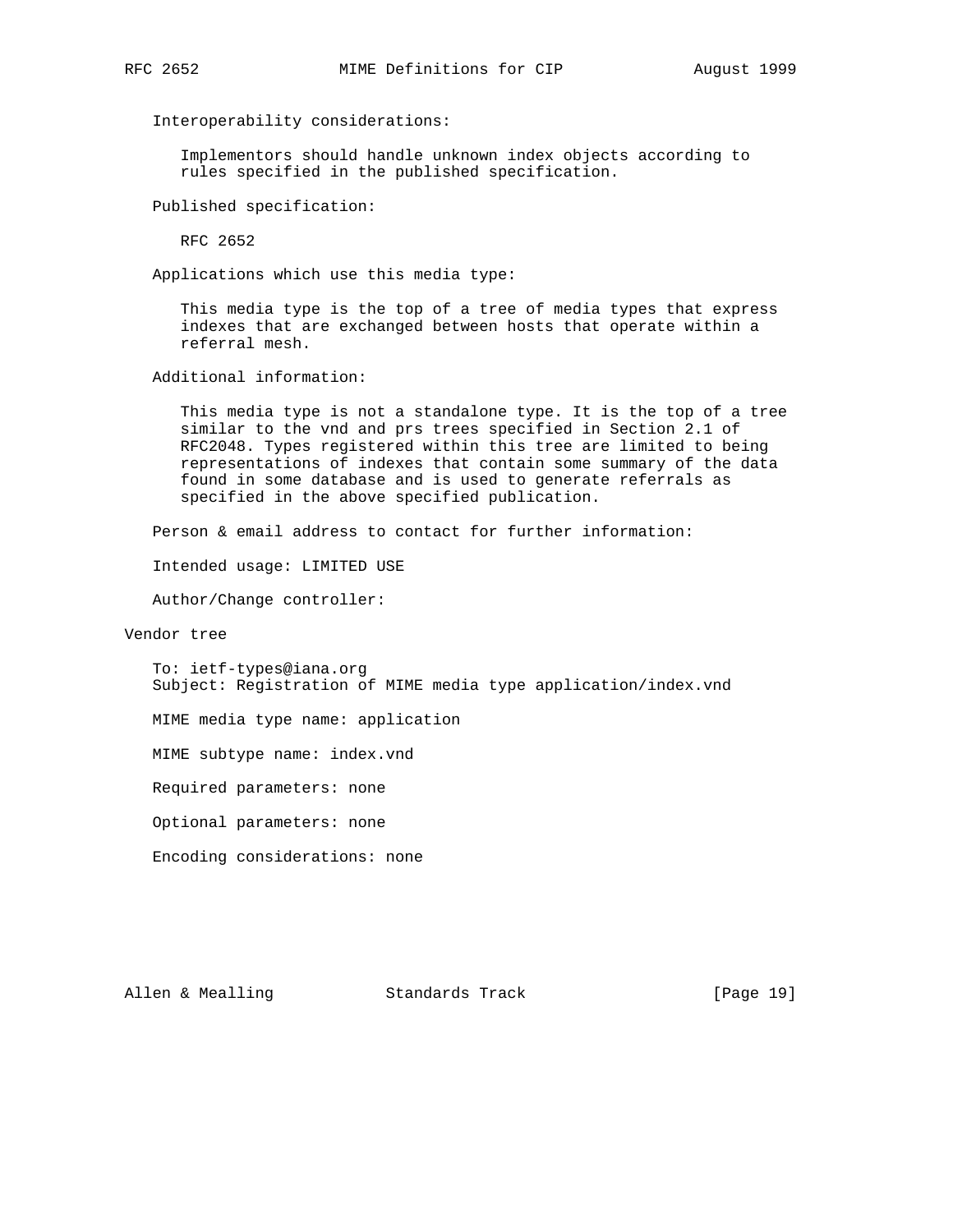Security considerations:

 Security considerations come into play in at least the following two scenarios. Indexing information can leak undesirable amounts of proprietary information, unless carefully controlled. At a more fundamental level, the CIP protocol itself requires external security services to operate in a safe manner. Both topics are covered below.

Interoperability considerations:

Implementors should handle unknown objects gracefully.

Published specification:

RFC 2652

Applications which use this media type:

 This media type is the top of a tree of media types that express vendor specific extensions to the framework specified in the published specifications.

Additional information:

 This media type is not a standalone type. It is the top of a tree similar to the vnd and prs trees specified in Section 2.1 of RFC2048. Types registered within this tree are limited to being vendor specific extensions to the CIP framework as specified in the publications. Any registrations within this tree are still limited to dealing with indexes, meshes and referrals.

Person & email address to contact for further information:

Intended usage: LIMITED USE

Appendix B: Response Codes

 The meaning of the various digits in the response codes is discussed in RFC-821, Appendix E.

 The following response codes are defined for use by CIPv3 servers. Implementors must use these exact codes; undefined codes should be interpreted by CIP servers as fatal protocol errors. Instead of defining new codes for unforeseen situations, implementors must adapt one of the given codes. The implementation should attach a useful alternative comment to the reused response code.

Allen & Mealling Standards Track [Page 20]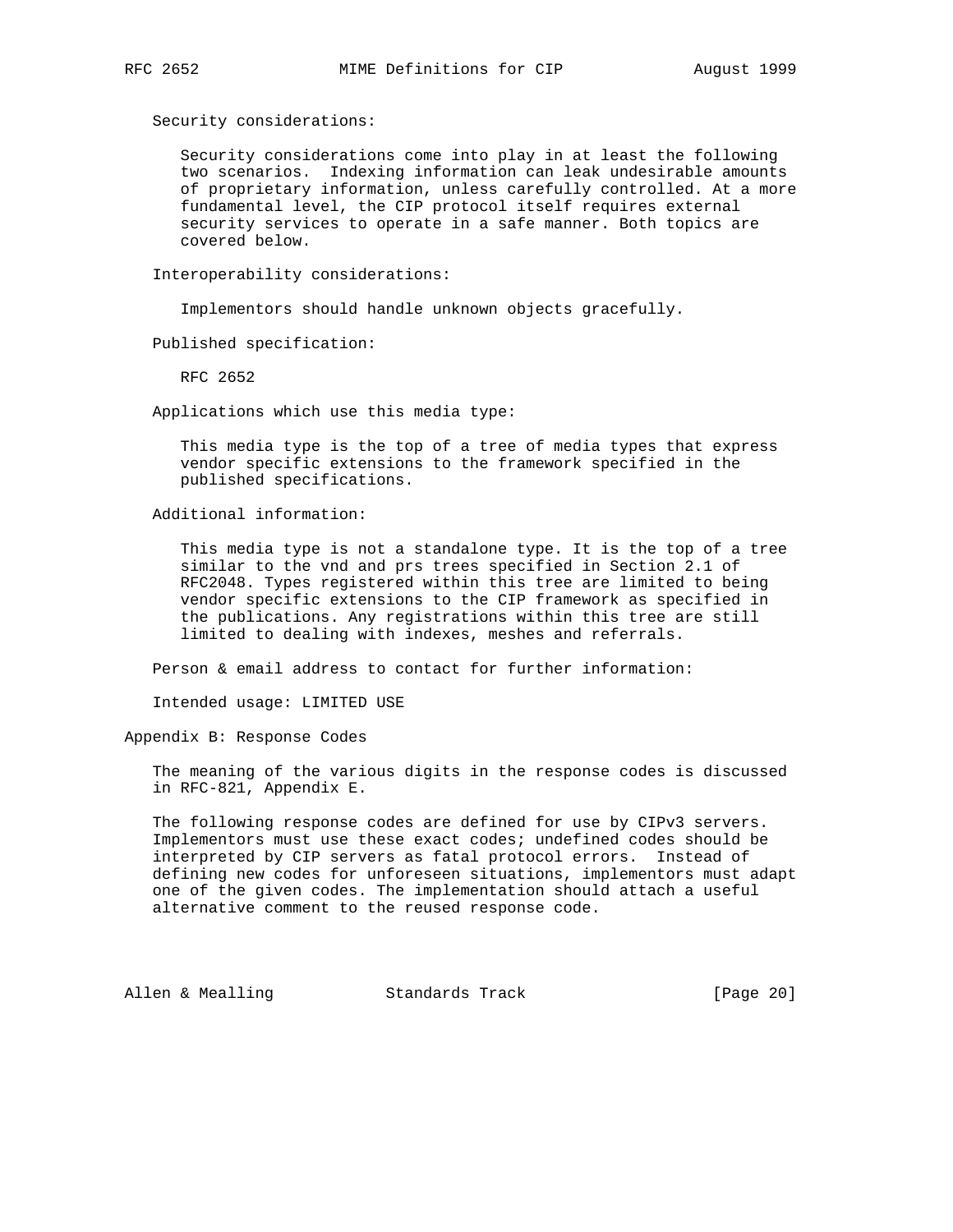| RFC 2652 | MIME Definitions for CIP |  | August 1999 |  |
|----------|--------------------------|--|-------------|--|
|          |                          |  |             |  |

| Code | Suggested description text<br>Sender-CIP action                                                                                                                                   |
|------|-----------------------------------------------------------------------------------------------------------------------------------------------------------------------------------|
| 220  | Initial server banner message                                                                                                                                                     |
| 300  | Requested CIP version accepted<br>Continue with CIP transaction, in the specified<br>version.                                                                                     |
| 222  | Connection closing (in response to sender-CIP close)<br>Done with transaction.                                                                                                    |
| 200  | MIME request received and processed<br>Expect no output, continue session (or close)                                                                                              |
| 201  | MIME request received and processed, output follows<br>Read a response, delimited by SMTP-style message<br>delimiter.                                                             |
| 400  | Temporarily unable to process request<br>Retry at a later time. May be used to indicate<br>that the server does not currently have the<br>resources available to accept an index. |
| 500  | Bad MIME message format<br>Retry with correctly formatted MIME request.                                                                                                           |
| 501  | Unknown or missing request in application/index.cmd<br>Retry with correct CIP command.                                                                                            |
| 502  | Request is missing required CIP attributes<br>Retry with correct CIP attributes.                                                                                                  |
| 520  | Aborting connection for some unexpected reason<br>Retry and/or alert local administrator.                                                                                         |
| 530  | Request requires valid signature<br>Sign the request, if possible, and retry.<br>Otherwise, report problem to the administrator.                                                  |
| 531  | Request has invalid signature<br>Report problem to the administrator.                                                                                                             |
| 532  | Cannot check signature<br>Alert local administrator, who should cooperate with<br>remote administrator to diagnose and resolve the<br>problem. (Probably missing a public key.)   |

Allen & Mealling Standards Track [Page 21]